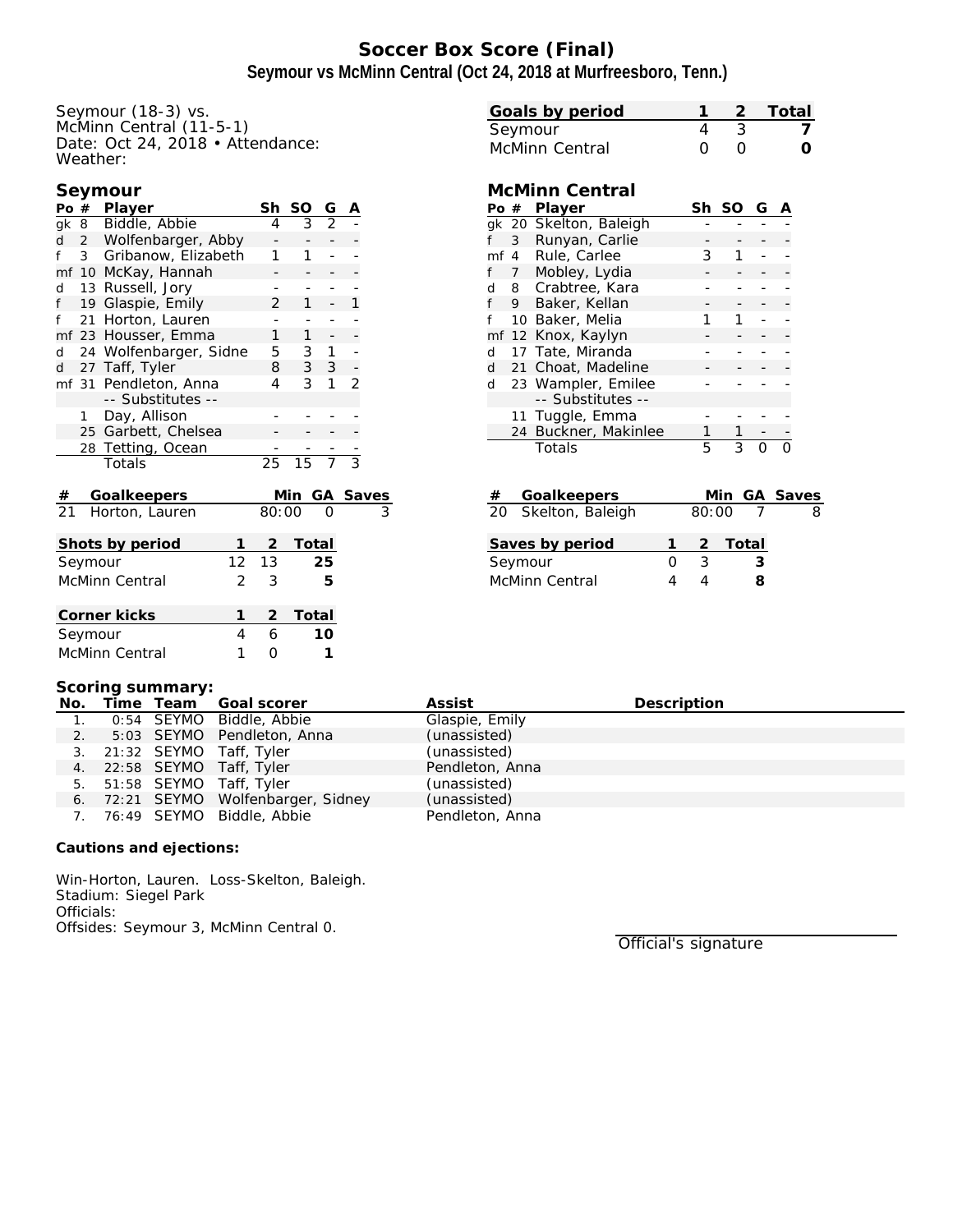## **Play-by-Play Summary (1st period) Seymour vs McMinn Central (Oct 24, 2018 at Murfreesboro, Tenn.)**

| Seymour Starters: |                |                      |  | <b>McMinn Central Starters:</b> |    |                  |  |
|-------------------|----------------|----------------------|--|---------------------------------|----|------------------|--|
| GK.               | 8              | Biddle, Abbie        |  |                                 | 9  | Baker, Kellan    |  |
| F.                | 19             | Glaspie, Emily       |  |                                 | 10 | Baker, Melia     |  |
| F                 | 3              | Gribanow, Elizabeth  |  |                                 | 21 | Choat, Madeline  |  |
| F.                | 21             | Horton, Lauren       |  | D                               | 8  | Crabtree, Kara   |  |
| MF                |                | 23 Housser, Emma     |  | MF                              | 12 | Knox, Kaylyn     |  |
| MF                | 10             | McKay, Hannah        |  | F                               |    | Mobley, Lydia    |  |
| MF                | 31             | Pendleton, Anna      |  | MF                              | 4  | Rule, Carlee     |  |
| D                 | 13             | Russell, Jory        |  | F                               | 3  | Runyan, Carlie   |  |
| D                 | 27             | Taff, Tyler          |  | GK                              | 20 | Skelton, Baleigh |  |
| D                 | $\overline{2}$ | Wolfenbarger, Abby   |  | D                               |    | Tate, Miranda    |  |
| D                 | 24             | Wolfenbarger, Sidney |  | D                               | 23 | Wampler, Emilee  |  |

- 00:00 Horton, Lauren at goalie for Seymour.
- 00:00 Skelton, Baleigh at goalie for McMinn Central.
- 00:54 GOAL by SEYMOUR Biddle, Abbie (FIRST GOAL), Assist by Glaspie, Emily.

#### **SEYMOUR 1, MCMINN CENTRAL 0**

\*

\*

- Foul on Seymour.
- 05:03 Corner kick by SEYMOUR [05:03]. Foul on McMinn Central. Foul on Seymour.
- 05:03 Shot by SEYMOUR Taff, Tyler BLOCKED.
- 05:03 Shot by SEYMOUR Taff, Tyler HIT POST.
- 05:03 GOAL by SEYMOUR Pendleton, Anna.

### **SEYMOUR 2, MCMINN CENTRAL 0**

- 07:24 MCMNCENT substitution: Buckner, Makinlee for Mobley, Lydia. Foul on McMinn Central.
- 08:58 Shot by SEYMOUR Wolfenbarger, Sidney, SAVE Skelton, Baleigh.
- 13:51 Shot by MCMNCENT Rule, Carlee WIDE. Foul on Seymour.
- 14:15 Corner kick by MCMNCENT [14:15]. Foul on Seymour.
- 16:35 Shot by SEYMOUR Housser, Emma, SAVE Skelton, Baleigh.
- 19:20 Offside against Seymour.
- 20:36 Corner kick by SEYMOUR [20:36]. Foul on McMinn Central.
- 21:32 GOAL by SEYMOUR Taff, Tyler.

#### **SEYMOUR 3, MCMINN CENTRAL 0**

- \* 21:32 SEYMOUR substitution: Tetting, Ocean for Housser, Emma.
- 21:32 MCMNCENT substitution: Mobley, Lydia for Buckner, Makinlee. Foul on McMinn Central.
- 22:58 Header GOAL by SEYMOUR Taff, Tyler, Assist by Pendleton, Anna.

**SEYMOUR 4, MCMINN CENTRAL 0**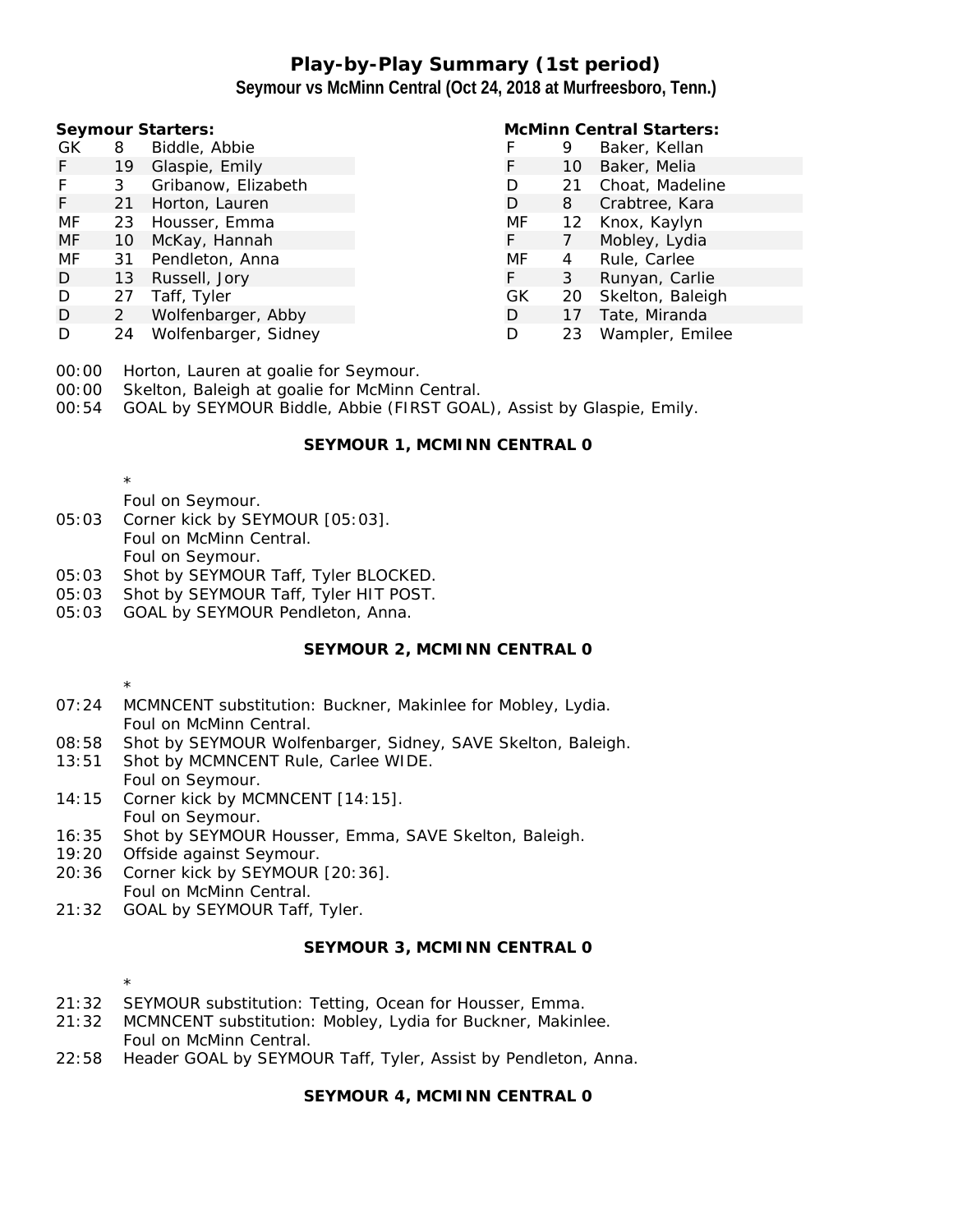## **Play-by-Play Summary (1st period) Seymour vs McMinn Central (Oct 24, 2018 at Murfreesboro, Tenn.)**

- \* 24:12 Shot by SEYMOUR Glaspie, Emily, SAVE Skelton, Baleigh.
- 24:54 MCMNCENT substitution: Buckner, Makinlee for Knox, Kaylyn.
- 25:56 Shot by SEYMOUR Taff, Tyler HIGH. Foul on Seymour. Foul on Seymour.
- 30:40 MCMNCENT substitution: Knox, Kaylyn for Runyan, Carlie. Foul on McMinn Central.
- 32:18 Shot by SEYMOUR Biddle, Abbie, SAVE Skelton, Baleigh.
- 32:48 Shot by SEYMOUR Taff, Tyler WIDE.
- 34:04 Shot by MCMNCENT Rule, Carlee WIDE.
- 34:08 MCMNCENT substitution: Runyan, Carlie for Buckner, Makinlee. Foul on Seymour.
- Foul on Seymour. 37:53 Corner kick by SEYMOUR [37:53].
- 38:13 Corner kick by SEYMOUR [38:13].
- 39:05 MCMNCENT substitution: Buckner, Makinlee for Mobley, Lydia.
- 40:00 End of period [40:00].
-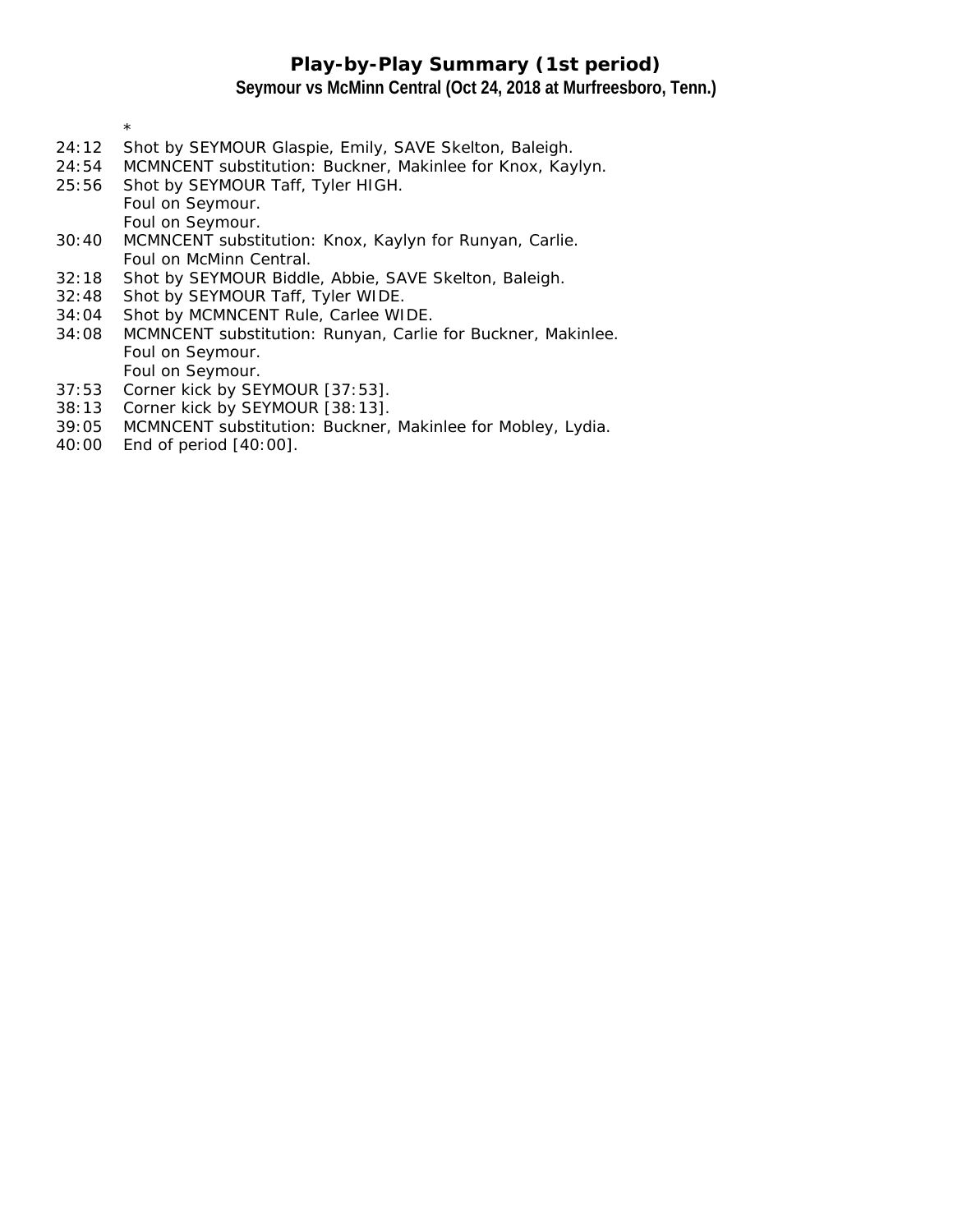### **Play-by-Play Summary (2nd period) Seymour vs McMinn Central (Oct 24, 2018 at Murfreesboro, Tenn.)**

- 40:00 Start of 2nd period [40:00].
- 40:00 For SEYMOUR: #21 Horton, Lauren, #8 Biddle, Abbie, #2 Wolfenbarger, Abby, #10 McKay, Hannah, #13 Russell, Jory, #3 Gribanow, Elizabeth, #28 Tetting, Ocean, #27 Taff, Tyler, #31 Pendleton, Anna, #19 Glaspie, Emily, #24 Wolfenbarger, Sidney.
- 40:00 For MCMNCENT: #21 Choat, Madeline, #12 Knox, Kaylyn, #20 Skelton, Baleigh, #4 Rule, Carlee, #17 Tate, Miranda, #8 Crabtree, Kara, #3 Runyan, Carlie, #23 Wampler, Emilee, #9 Baker, Kellan, #7 Mobley, Lydia, #10 Baker, Melia. Foul on McMinn Central.
- 41:15 Shot by SEYMOUR Wolfenbarger, Sidney, SAVE Skelton, Baleigh. Foul on Seymour. Foul on McMinn Central.
- 44:09 Shot by SEYMOUR Glaspie, Emily WIDE.
- 48:24 Corner kick by SEYMOUR [48:24].
- 48:33 Corner kick by SEYMOUR [48:33].
- 48:36 Header Shot by SEYMOUR Wolfenbarger, Sidney HIT CROSSBAR.
- 49:22 Offside against Seymour. Foul on McMinn Central.
- 50:19 MCMNCENT substitution: Buckner, Makinlee for Mobley, Lydia.
- 51:58 GOAL by SEYMOUR Taff, Tyler.

#### **SEYMOUR 5, MCMINN CENTRAL 0**

\*

- Foul on Seymour.
- 53:31 Corner kick by SEYMOUR [53:31].
- 54:29 Corner kick by SEYMOUR [54:29].
- 56:03 Shot by SEYMOUR Taff, Tyler HIGH.
- 56:12 MCMNCENT substitution: Mobley, Lydia for Buckner, Makinlee.
- 56:12 MCMNCENT substitution: Tuggle, Emma for Baker, Kellan.
- 58:29 SEYMOUR substitution: Day, Allison for Pendleton, Anna.
- 60:34 Shot by SEYMOUR Wolfenbarger, Sidney WIDE.
- 61:00 Corner kick by SEYMOUR [61:00].
- 61:58 MCMNCENT substitution: Buckner, Makinlee for Knox, Kaylyn.
- 63:00 Shot by SEYMOUR Biddle, Abbie HIGH.
- 63:03 SEYMOUR substitution: Pendleton, Anna for Taff, Tyler.
- 64:34 Corner kick by SEYMOUR [64:34].
- 66:02 Shot by MCMNCENT Buckner, Makinlee, SAVE Horton, Lauren.
- 66:25 Shot by SEYMOUR Pendleton, Anna WIDE.
- 67:18 Offside against Seymour. Foul on Seymour.
- 69:16 SEYMOUR substitution: Garbett, Chelsea for Day, Allison.
- 69:16 MCMNCENT substitution: Knox, Kaylyn for Buckner, Makinlee.
- 71:09 Shot by MCMNCENT Rule, Carlee, SAVE Horton, Lauren.
- 71:35 Shot by MCMNCENT Baker, Melia, SAVE Horton, Lauren.
- 72:21 GOAL by SEYMOUR Wolfenbarger, Sidney.

#### **SEYMOUR 6, MCMINN CENTRAL 0**

- 72:35 MCMNCENT substitution: Baker, Kellan for Tuggle, Emma.
- 74:34 Shot by SEYMOUR Pendleton, Anna, SAVE Skelton, Baleigh.
- 75:45 Shot by SEYMOUR Gribanow, Elizabeth, SAVE Skelton, Baleigh.
- 76:49 GOAL by SEYMOUR Biddle, Abbie, Assist by Pendleton, Anna.